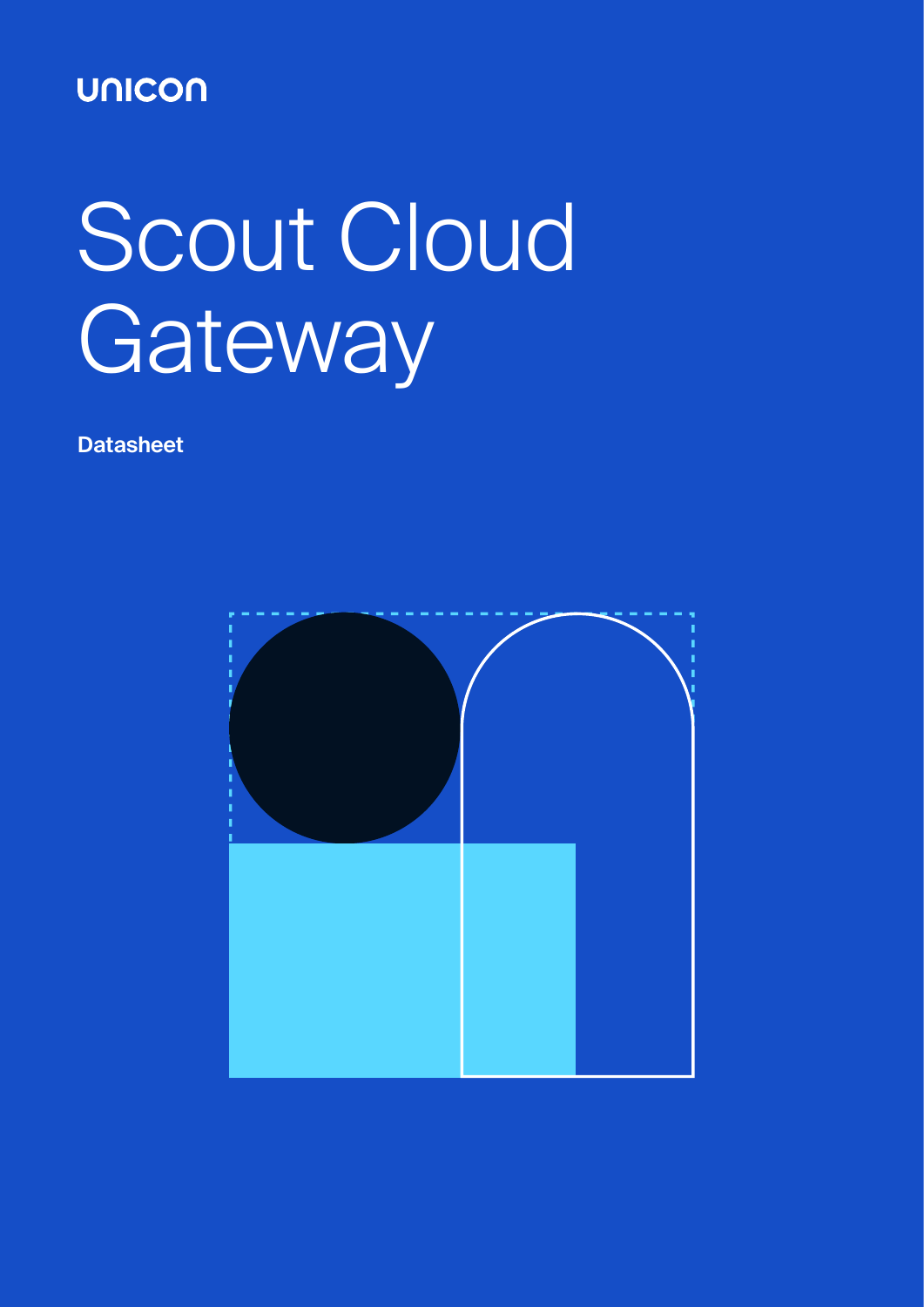## Datasheet: Scout Cloud Gateway (SCG)

SCG is an integrated solution that enables companies to quickly and securely connect end point devices operating in remote, distributed environments without the need of a separate VPN.

### **Overview Empower your remote workforce**

SCG enables Scout to manage eLux client devices that are used outside the corporate network. Once authenticated the end point devices can be managed dynamically from the intranet as well as the internet.

## Feature highlights



#### **Built-in VPN backend**

Devices of remote, home office and mobile workers can securely connect to Scout end point management without the need for a separate VPN backend.

## **Scale your remote footprint**

SCG enables companies to grow their remote footprint by enabling connections for up to 3000 devices per SCG instance that are out of the corporate LAN.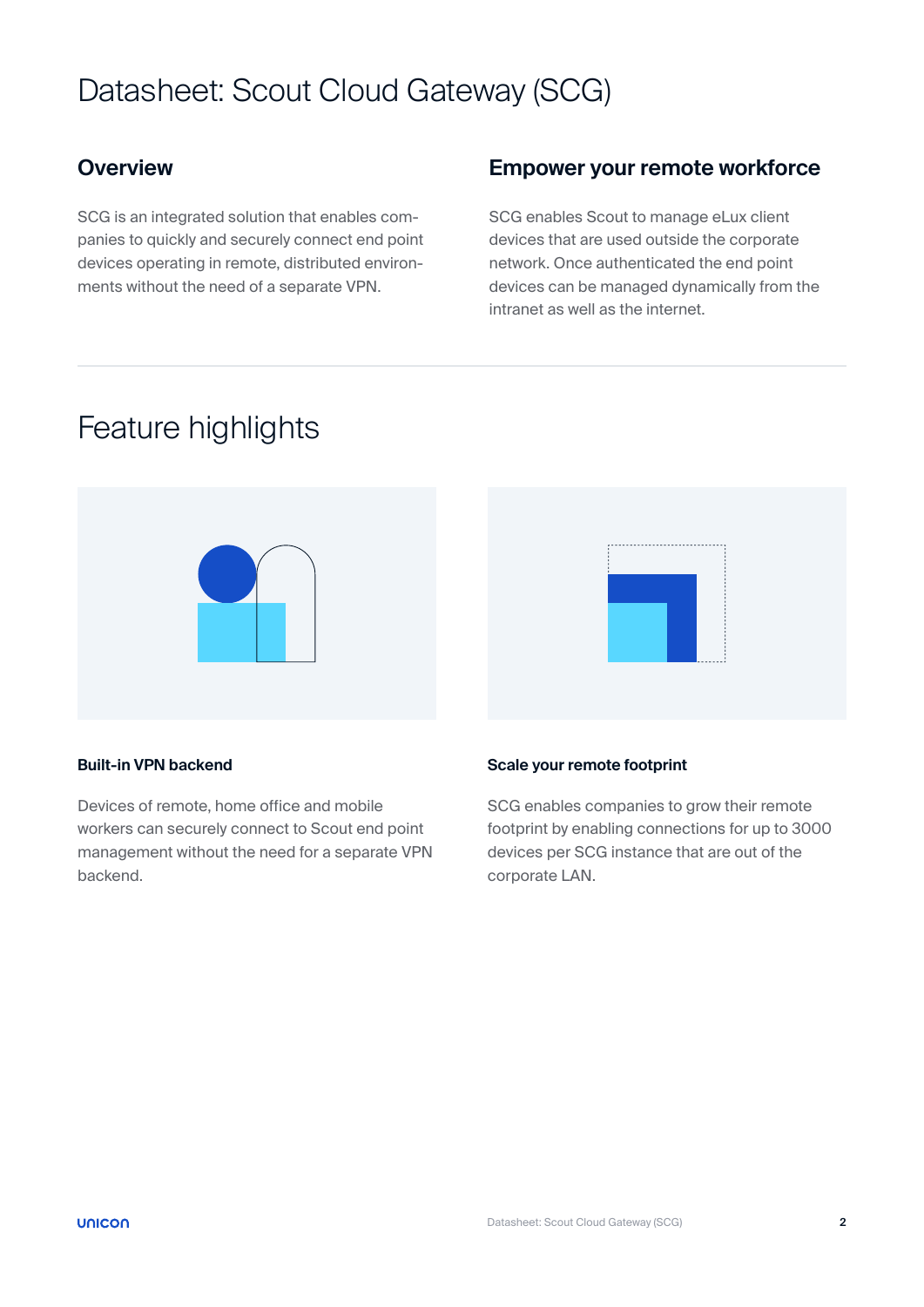



#### **Dynamic secure access**

First time users need to authenticate via Active Directory, Identity Provider, or access tokens enabling local IT to manage access to remote devices and end points with ease.

#### **Seamless rollout**

IT administrators can manage end point devices and peripherals avoiding complicated, complex, and fragmented multi-vendor, multi-platform scenarios saving time and effort.





#### **Save time and costs**

SCG establishes a secure connection between the end point device and the Scout Management solution eliminating the need for an expensive and dedicated VPN connection.

#### **Anytime, anywhere work**

SCG helps local IT streamline operations and meet business needs as well as user demands quickly in home office, remote or mobile work scenarios. Businesses can deploy digital workspaces in a lean, efficient manner.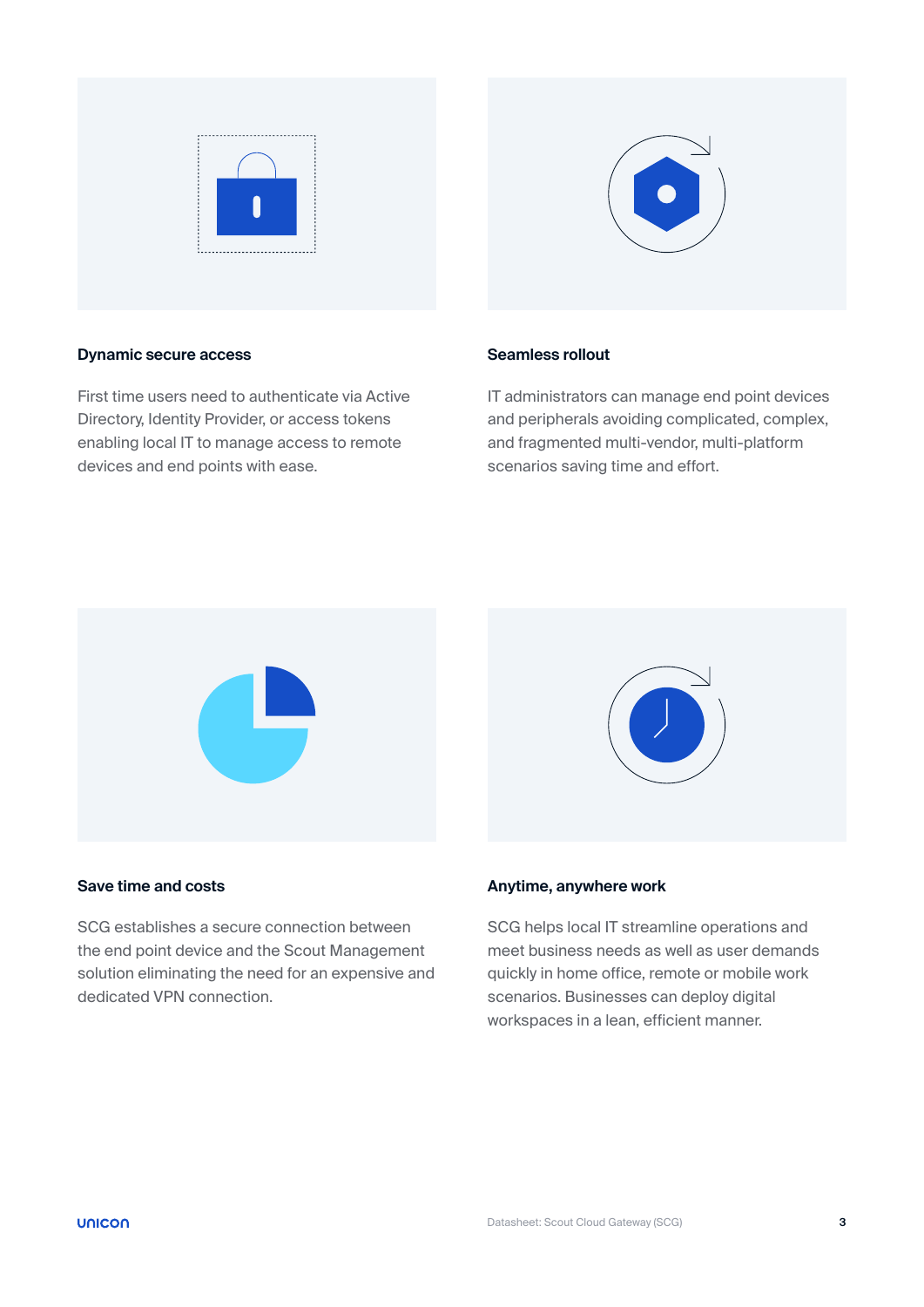



#### **Secure digital workspaces**

Deliver a secure, stable and consistent experience to a diverse, distributed and remote workforce. Local IT can remotely manage access to end point devices operating out of the corporate LAN.

#### **Business continuity**

Administrators can deploy digital workspaces to leverage rapidly evolving cloud platforms, enabling business continuity and operational agility.

## Learn more

[unicon-software.com](http://unicon-software.com)